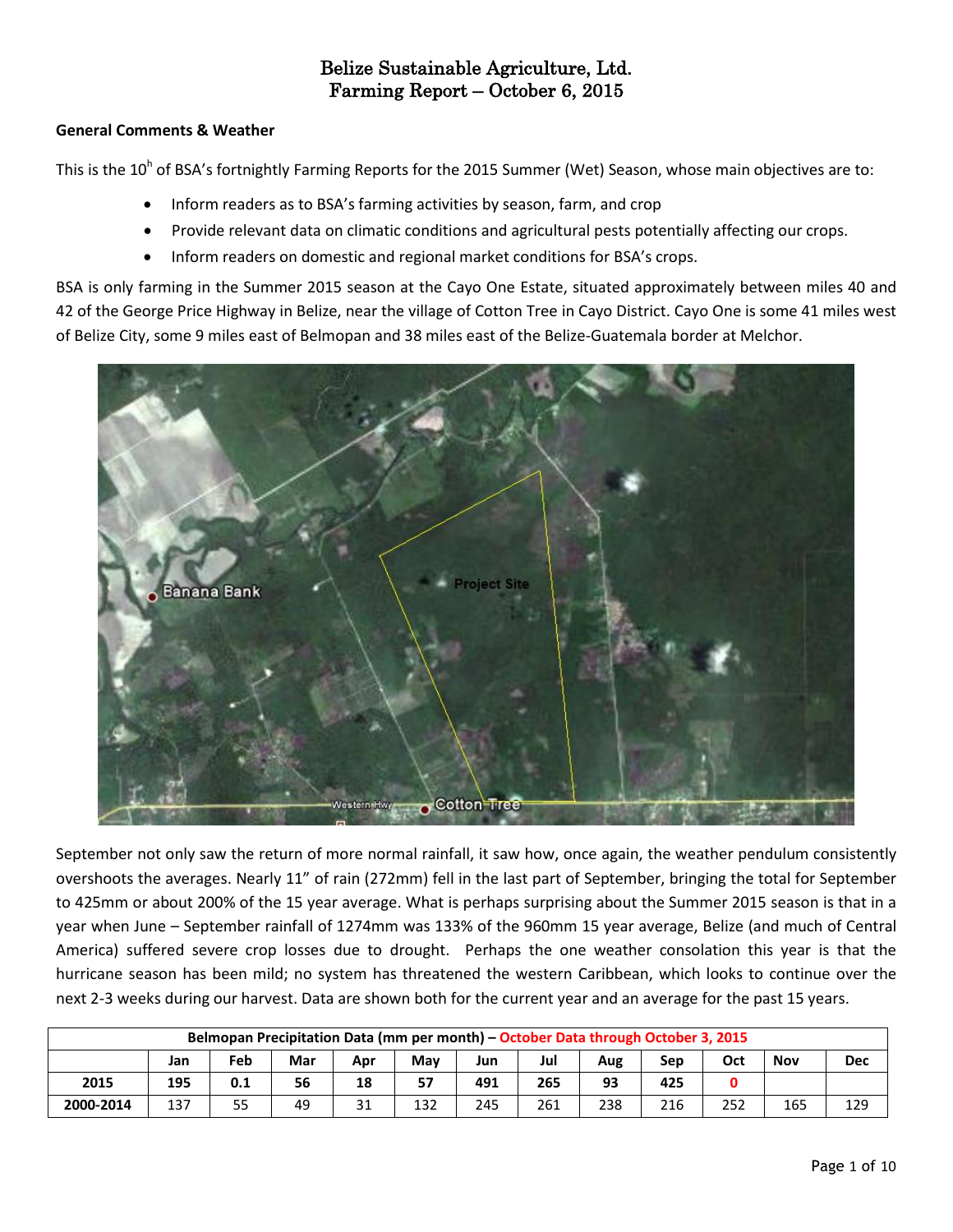You can (normally) follow Belize's weather on: <http://www.hydromet.gov.bz/250-km-radar-loop>

We continue to use the US NOAA Hurricane Center weather radar network which monitors the Caribbean basin, and would also suggest Weather Underground as an additional resource:

#### <http://www.nhc.noaa.gov/><http://www.wunderground.com/q/zmw:00000.2.WMGMM>

**Cayo One (Corn)** – 358 acres (100% non-irrigated)

BSA planted 358 acres of corn on 3 fields at Cayo One (described in the data table below) between May 28<sup>th</sup> and 30<sup>th</sup>. All of Cayo One's fields are virgin ground, with soil tests for the newly created farmland showing a consistently rich black soil with some clay, 3-4% organic matter, pH levels in a range of  $6.0 - 6.9$ .

Pre-planting operations involved a disking, a leveling, and a harrowing of the fields, after which a granular base fertilizer was applied. Our 2015 Summer Crop is relying principally on granular based fertilizers, with a modest amount of supplemental liquid fertilizers. Specifics of the fertilizers and their applications are in the data table and Lot Records below. It is important to note that BSA has budgeted fertilizers for its corn fields based on a 150 bushel / acre (9.4 mt/Ha) yield goal. We do not expect to achieve that yield in this first year of operation, but we are fertilizing to that level in order to begin enhancing our soil quality. Our optimum outcome for this first season would be 110 bushels / acre (6.9 mt/Ha) and our financial budgets assume a yield of 81 bushels / acre (5.1 mt/Ha); based on our most recent data we are hopeful that yields will be closer to 100 bushels/acre (6.3 mt/Ha) than 80 bushels.

The corn crop harvest began on October 6<sup>th</sup>! After the late September downpours, the drying process slowed considerably, although recent sunshine allowed the crop to reach harvestable moisture levels in the low-mid 20% range. Due to the current very wet conditions we will be harvesting using tracked vehicles, both for the combine and the tractor/grain cart supporting the harvest. Pictures of this equipment are included in the report.

We should have preliminary yield data at the time of the next report. Barring completely freakish weather patterns, there are no major risks left to the crop, and we still expect to harvest a reasonable crop within our financial budget.

As we have been commenting, the Summer 2015 corn crop will have been doubly challenged by the newness of the ground and highly unseasonal weather patterns. The former can readily be addressed through additional land preparation and cultivation; the latter is also substantially manageable, subject to the implementation of our drainage and irrigation plans.

#### **Cayo One (Rice)** – 125 acres (100% non-irrigated)

BSA planted 125 acres of rice on June 25, 2015 on field #4, which runs east to west across the northernmost section of the prepared farmland. Field #4 received one disking, two passes with a harrow and one leveling during preparation. It has essentially the same soil composition and chemistry as the corn fields.

The rice got off to a good start, as rice doesn't mind heavy rains, and then continued to develop normally into late July, although with plants staying smaller than ideal due to low rainfall. The water shortage over the late July to late August period gradually withered the crop, and the unfortunate decision to abandon the rice crop was taken on September 4<sup>th</sup>.

As with the corn crop, drainage and irrigation are the keys to being able to master what are very controllable challenges, especially when it comes to lack of water.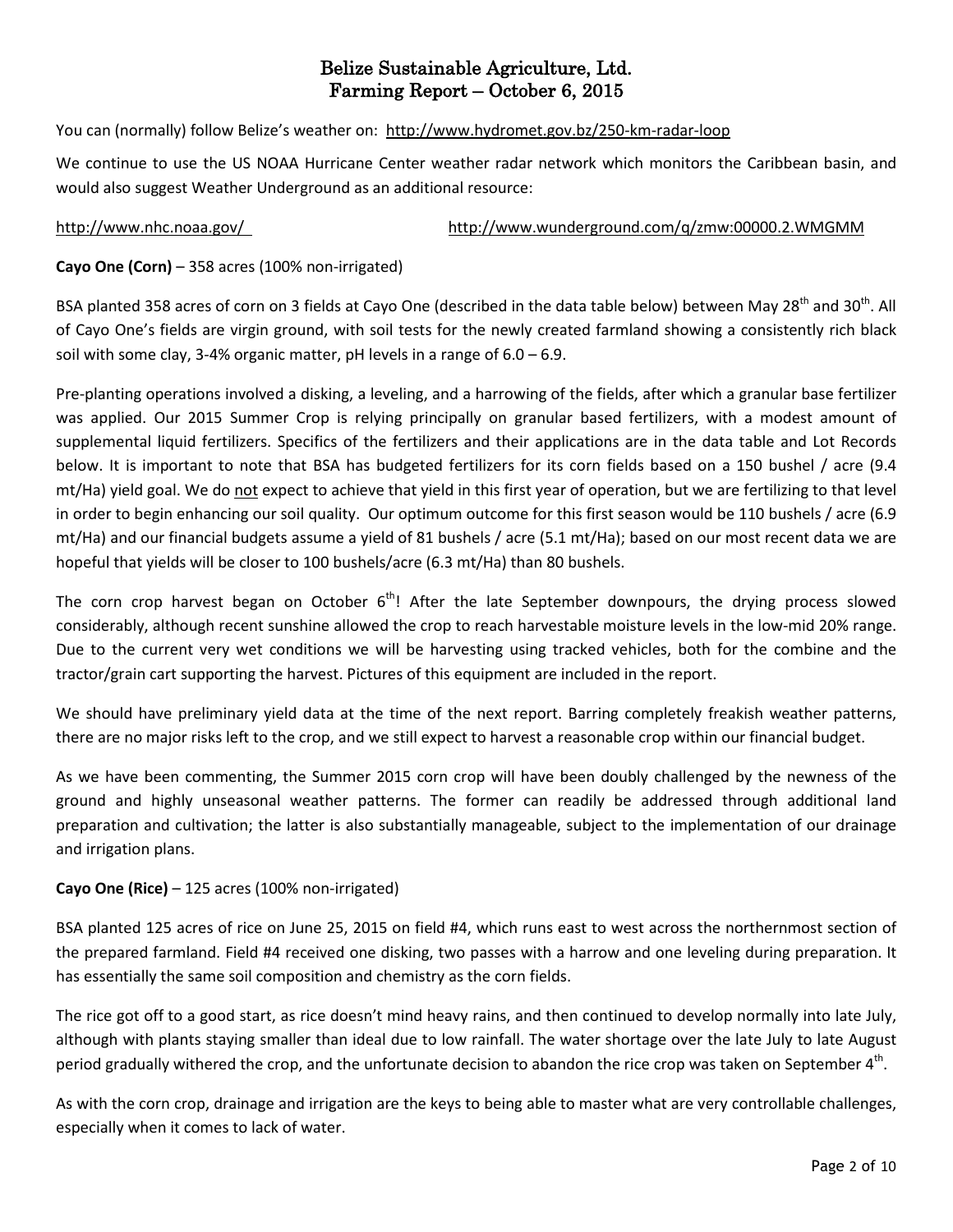

Easterly View of newly chained land: Oct. 3, 2015

Very wet indeed!



John Deere Combine with tracks: October 2, 2015



Northerly view of Fields 1, 2, 3: Oct. 3, 2015



John Deere tractor with tracks: September 28, 2015



Easterly view of fields 1+2 shows more water: Oct 3 '15



Brent Grain Cart with tracks: September 28, 2015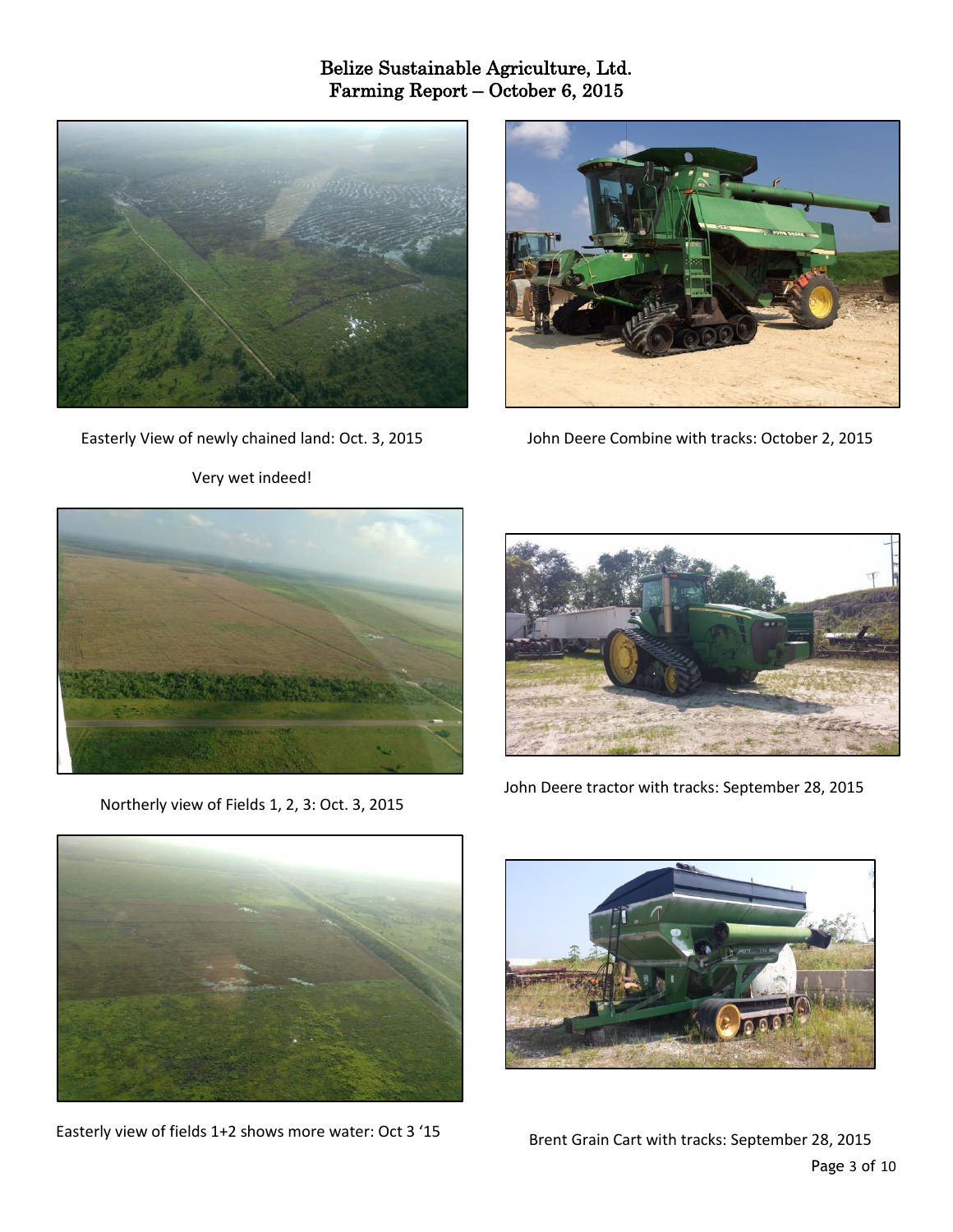#### **Market Conditions and Conclusion**

There are few recent developments in terms of local Market conditions, which continue to reflect both Belizean shortages as well as shortfalls throughout Central America for Summer 2015 crops.

#### Corn

Belize's domestic corn market remains very firm. Local prices for spot delivery have ticked up to BZD 30.00-31.00/cwt level (~\$8.54/bushel - \$336/mt), with only a few minor transactions reported.

Current talk in Belize is that after the local crops are harvested, shortages will remain and that Belize may have to import feed grade corn in early 2016 to meet domestic requirements.

CSA has committed its Summer 2015 corn to the Central American subsidiary of a US Fortune 100 Food Consumer Products group, although any residual corn which has been screened to meet their sizing/quality requirements will be available for sale into the local Belizean market.

#### Soybeans

There is no news to report in the local Soybean market; due to Belizean farmers' difficulty in securing good quality soybean seed plantings in the Winter 2015/16 season will be accordingly reduced. Domestic prices remain high at around BZD 58-60/cwt (~\$ 17.40-18.00/Bu – \$ 639-661/mt).

#### Edible Beans

We continue to receive limited reports on edible beans, except that there is continued solid demand from Central American buyers. We do not expect to plant any Edible Beans in the Winter 2015/16 season.

### Rice

Belize's domestic Rice market remains well underpinned due to modest domestic harvests. Local wholesale prices for rough rice ("Paddy rice") continue to be reported at USD around 22.50/cwt or USD 496 /mt.

The Summer 2015 weather conditions have been quite challenging throughout the entire season, although thankfully the sun is shining as we begin to harvest. Despite the challenges, we remain very encouraged by our crops' relatively good *performance and our confidence in Cayo 1's potential continues to grow!*

Thanks! - Abram Dyck, John Peters, and the Farming Report Editorial Team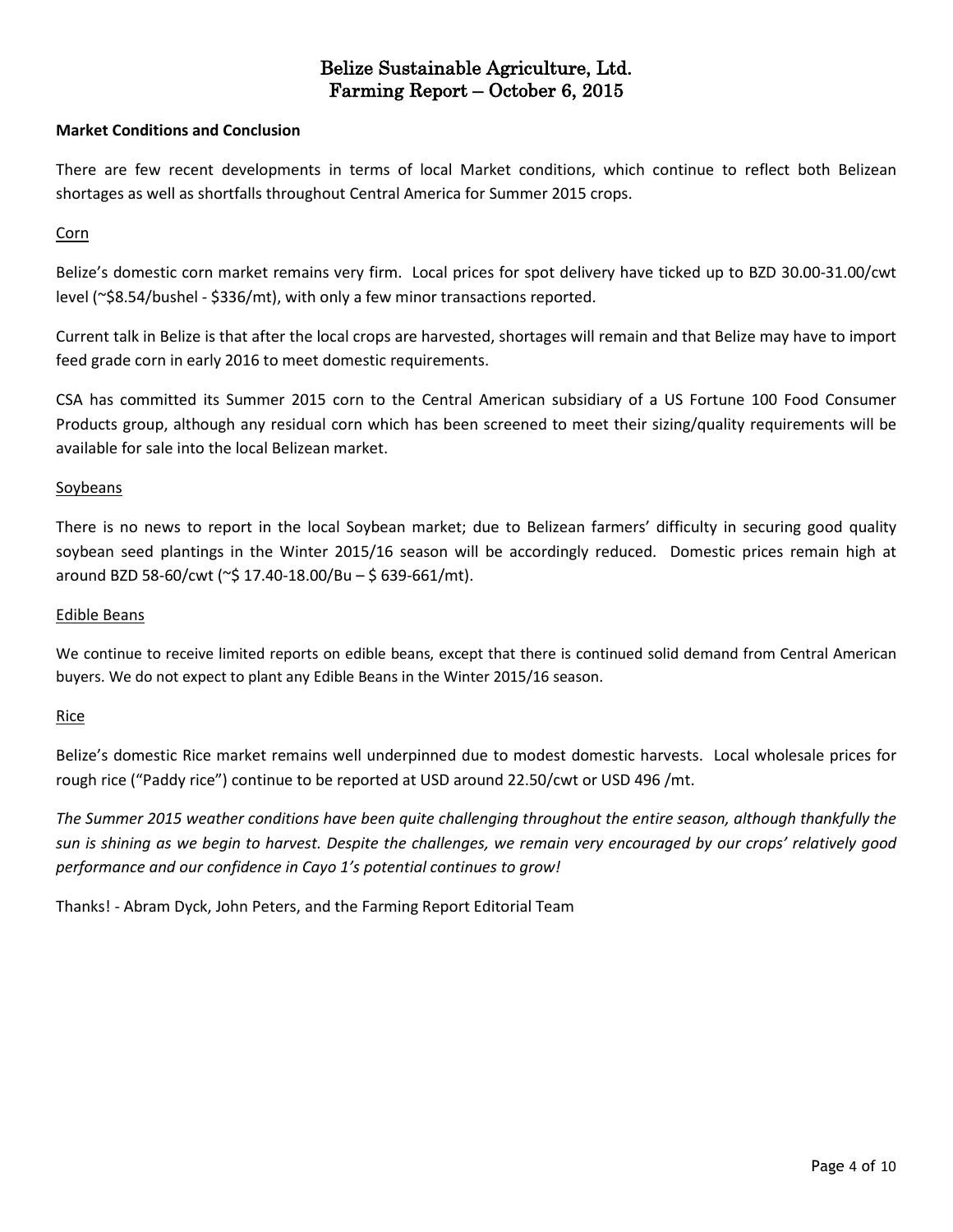| ?<br>(count/acre)<br>#<br>Program<br><b>Type</b><br>Date<br><b>Date</b><br>(For full details of<br>applications, refer<br>to Lot Records)                                                                                                                                                                                                                                                                                                                                                      |                                                                                                                                                                                                                                                                                                                                                                                                        |
|------------------------------------------------------------------------------------------------------------------------------------------------------------------------------------------------------------------------------------------------------------------------------------------------------------------------------------------------------------------------------------------------------------------------------------------------------------------------------------------------|--------------------------------------------------------------------------------------------------------------------------------------------------------------------------------------------------------------------------------------------------------------------------------------------------------------------------------------------------------------------------------------------------------|
| <b>DK7088</b><br>Cayo One<br><b>Black</b><br>05/28<br>06/03<br><b>BSA</b><br>1A<br>36<br>$\mathsf{N}$<br>Corn<br><b>Base</b><br>27,000/acre<br>330 lbs/acre<br>13+30+13+Micros<br>Starter 1<br>1 ltr/acre<br>Algaenzyme<br>Starter 2<br>3.5 ltr/acre<br>K - Focus<br>Post-Plant<br>$46 - 0 - 0$<br>110 lbs $(1^{\rm st})$<br><b>Jun 12</b><br>Foliar Jun 18<br>$46 - 0 - 0$<br>110 lbs $(2^{nd})$<br><b>Jun 27</b><br>Foliar/Micro<br>Jul 8<br>39-0-0-7S<br>42 lbs $(3^{rd})$<br><b>Jul 18</b> | Western strip that received a<br>"Deep Soil Rip"<br>Full Base: 13.31-30.3-13.2+1.77S<br>+0.12B+0.04Cu+0.22Mn+1Zn+0.22Fe<br>Planted just in time $\odot$<br>235mm of rain days 4-15<br>V4+ at Day 17<br>240m of rain days 15-28!<br>V7 at Day 31<br>V12 at Day 44<br>VT at Day 52<br>R2 at Day 67<br>R3-4 at Day 81<br>R5-6 at Day 95<br>R5-6 at day 109<br>Harvest expected to start at<br>day 130-138 |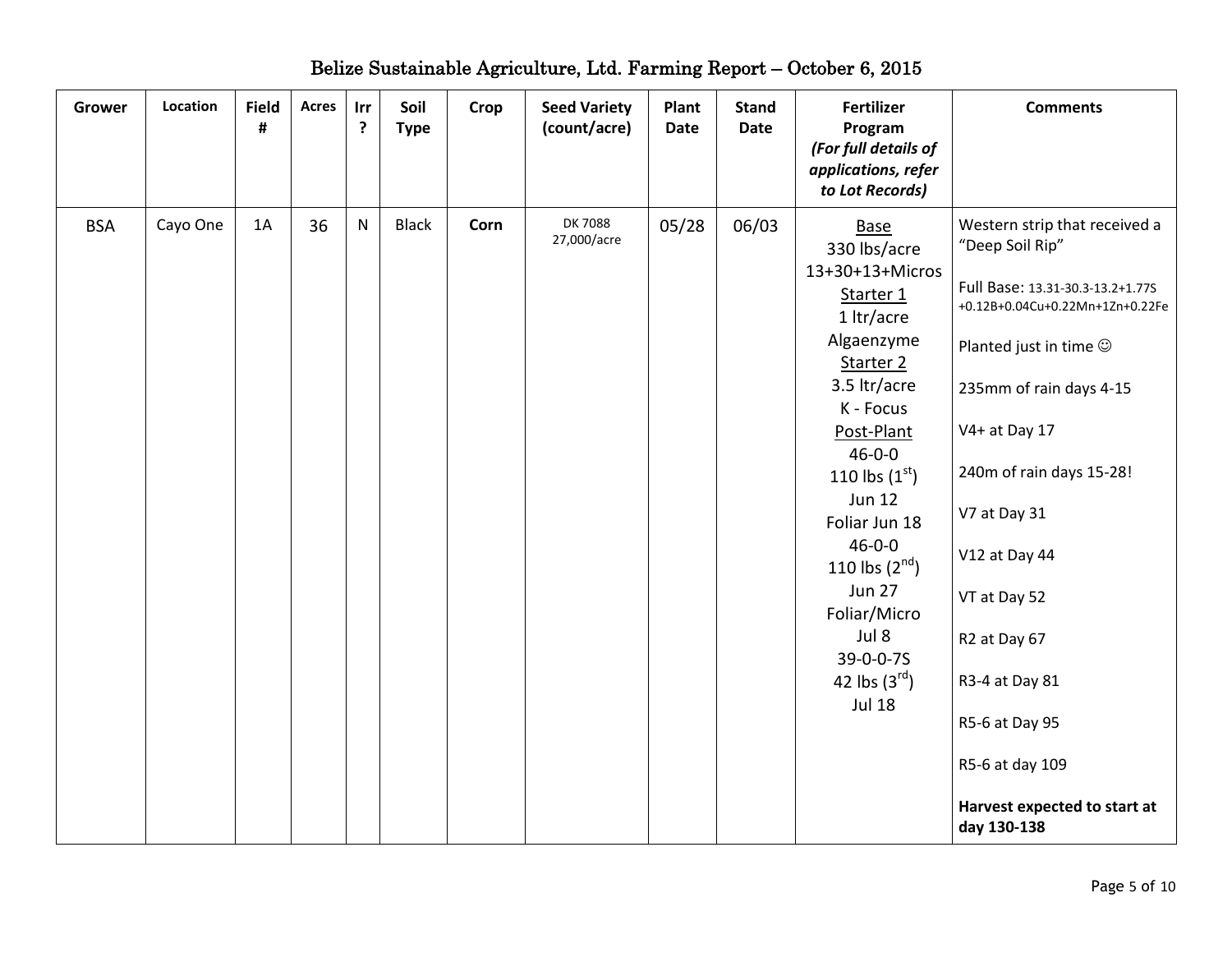| <b>BSA</b> | Cayo One | 1B             | 89  | $\mathsf{N}$ | <b>Black</b> | Corn | <b>DK7088</b><br>27,000/acre | 05/28 | 06/03 | <b>Base</b><br>330 lbs/acre        | Full Base: 13.31-30.3-13.2+1.77S<br>+0.12B+0.04Cu+0.22Mn+1Zn+0.22Fe |
|------------|----------|----------------|-----|--------------|--------------|------|------------------------------|-------|-------|------------------------------------|---------------------------------------------------------------------|
|            |          |                |     |              |              |      |                              |       |       | 13+30+13+Micros<br>Starter 1       | Planted just in time ©                                              |
|            |          |                |     |              |              |      |                              |       |       | 1 ltr/acre                         | 235mm of rain days 4-15                                             |
|            |          |                |     |              |              |      |                              |       |       | Algaenzyme<br>Starter 2            | V4+ at Day 17                                                       |
|            |          |                |     |              |              |      |                              |       |       | 3.5 ltr/acre<br>K - Focus          | 240m of rain days 15-28!                                            |
|            |          |                |     |              |              |      |                              |       |       | Post-Plant<br>$46 - 0 - 0$         | V7 at Day 31                                                        |
|            |          |                |     |              |              |      |                              |       |       | 110 lbs $(1^{st})$                 | V12 at Day 44                                                       |
|            |          |                |     |              |              |      |                              |       |       | <b>Jun 12</b><br>Foliar Jun 18     | VT at Day 52                                                        |
|            |          |                |     |              |              |      |                              |       |       | $46 - 0 - 0$<br>110 lbs $(2^{nd})$ | R2 at Day 67                                                        |
|            |          |                |     |              |              |      |                              |       |       | <b>Jun 27</b>                      | R3-4 at Day 81                                                      |
|            |          |                |     |              |              |      |                              |       |       | Foliar/Micro<br>Jul 8              | R5-6 at Day 95                                                      |
|            |          |                |     |              |              |      |                              |       |       | 39-0-0-7S<br>42 lbs $(3^{rd})$     | R5-6 at day 109                                                     |
|            |          |                |     |              |              |      |                              |       |       | <b>Jul 18</b>                      | Harvest expected to start at<br>day 132-138                         |
| <b>BSA</b> | Cayo One | $\overline{2}$ | 100 | $\mathsf{N}$ | <b>Black</b> | Corn | <b>DK7088</b><br>27,000/acre | 05/29 | 06/03 | <b>Base</b><br>330 lbs/acre        | Full Base: 13.31-30.3-13.2+1.77S<br>+0.12B+0.04Cu+0.22Mn+1Zn+0.22Fe |
|            |          |                |     |              |              |      |                              |       |       | 13+30+13+Micros<br>Starter 1       | Planted just in time ©                                              |
|            |          |                |     |              |              |      |                              |       |       | 1 ltr/acre                         | 235mm of rain days 3-15                                             |
|            |          |                |     |              |              |      |                              |       |       | Algaenzyme                         | V4+ at Day 17                                                       |
|            |          |                |     |              |              |      |                              |       |       | Starter 2<br>3.5 ltr/acre          |                                                                     |
|            |          |                |     |              |              |      |                              |       |       | K - Focus                          | 240m of rain days 15-28!                                            |
|            |          |                |     |              |              |      |                              |       |       | Post-Plant                         | V7 at Day 30                                                        |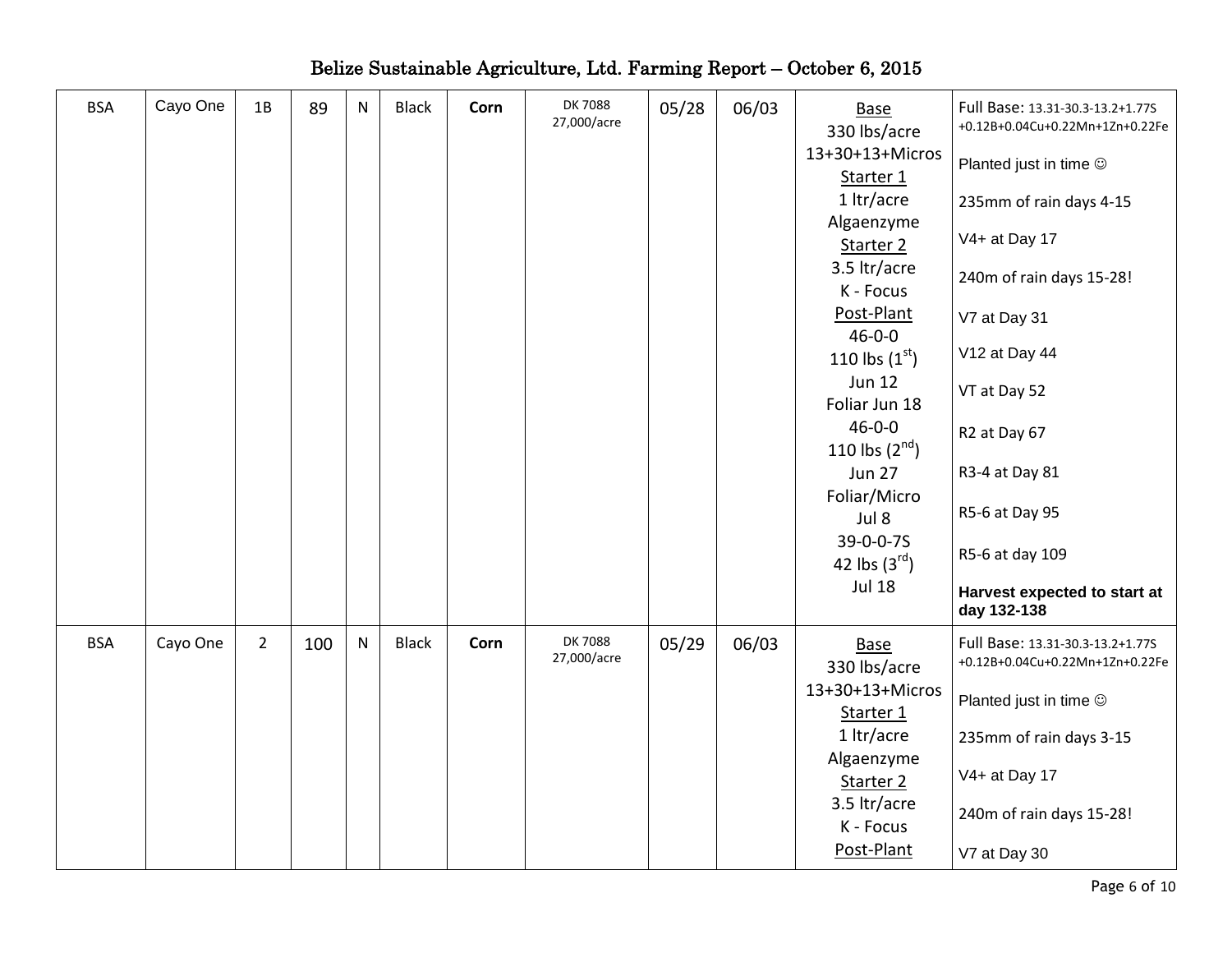|            |          |                |     |              |              |      |                              |       |       | $46 - 0 - 0$<br>110 lbs $(1^{st})$<br><b>Jun 12</b><br>Foliar Jun 18<br>$46 - 0 - 0$<br>110 lbs $(2^{nd})$<br><b>Jun 27</b><br>Foliar/Micro<br>Jul 8<br>39-0-0-7S<br>42 lbs $(3^{rd})$<br><b>Jul 18</b>                                                                                                              | V12 at Day 43<br>VT at Day 52<br>R2 at Day 67<br>R3-4 at Day 81<br>R5 at Day 95<br>R5-6 at day 109<br>Harvest expected to start at<br>day 132-138                                                                                                                        |
|------------|----------|----------------|-----|--------------|--------------|------|------------------------------|-------|-------|----------------------------------------------------------------------------------------------------------------------------------------------------------------------------------------------------------------------------------------------------------------------------------------------------------------------|--------------------------------------------------------------------------------------------------------------------------------------------------------------------------------------------------------------------------------------------------------------------------|
| <b>BSA</b> | Cayo One | $\overline{3}$ | 133 | $\mathsf{N}$ | <b>Black</b> | Corn | <b>DK7088</b><br>27,000/acre | 05/30 | 06/03 | <b>Base</b><br>330 lbs/acre<br>13+30+13+Micros<br>Starter 1<br>1 ltr/acre<br>Algaenzyme<br>Starter 2<br>3.5 ltr/acre<br>K - Focus<br>Post-Plant<br>$46 - 0 - 0$<br>110 lbs $(1^{st})$<br><b>Jun 12</b><br>Foliar Jun 18<br>$46 - 0 - 0$<br>110 lbs $(2^{nd})$<br><b>Jun 27</b><br>Foliar/Micro<br>Jul 8<br>39-0-0-7S | Full Base: 13.31-30.3-13.2+1.77S<br>+0.12B+0.04Cu+0.22Mn+1Zn+0.22Fe<br>Planted just in time ©<br>235mm of rain days 2-15<br>V4+ at Day 17<br>240m of rain days 15-28!<br>V7 at Day 31<br>V7 at Day 29<br>V12 at Day 42<br>VT at Day 52<br>R2 at Day 67<br>R3-4 at Day 81 |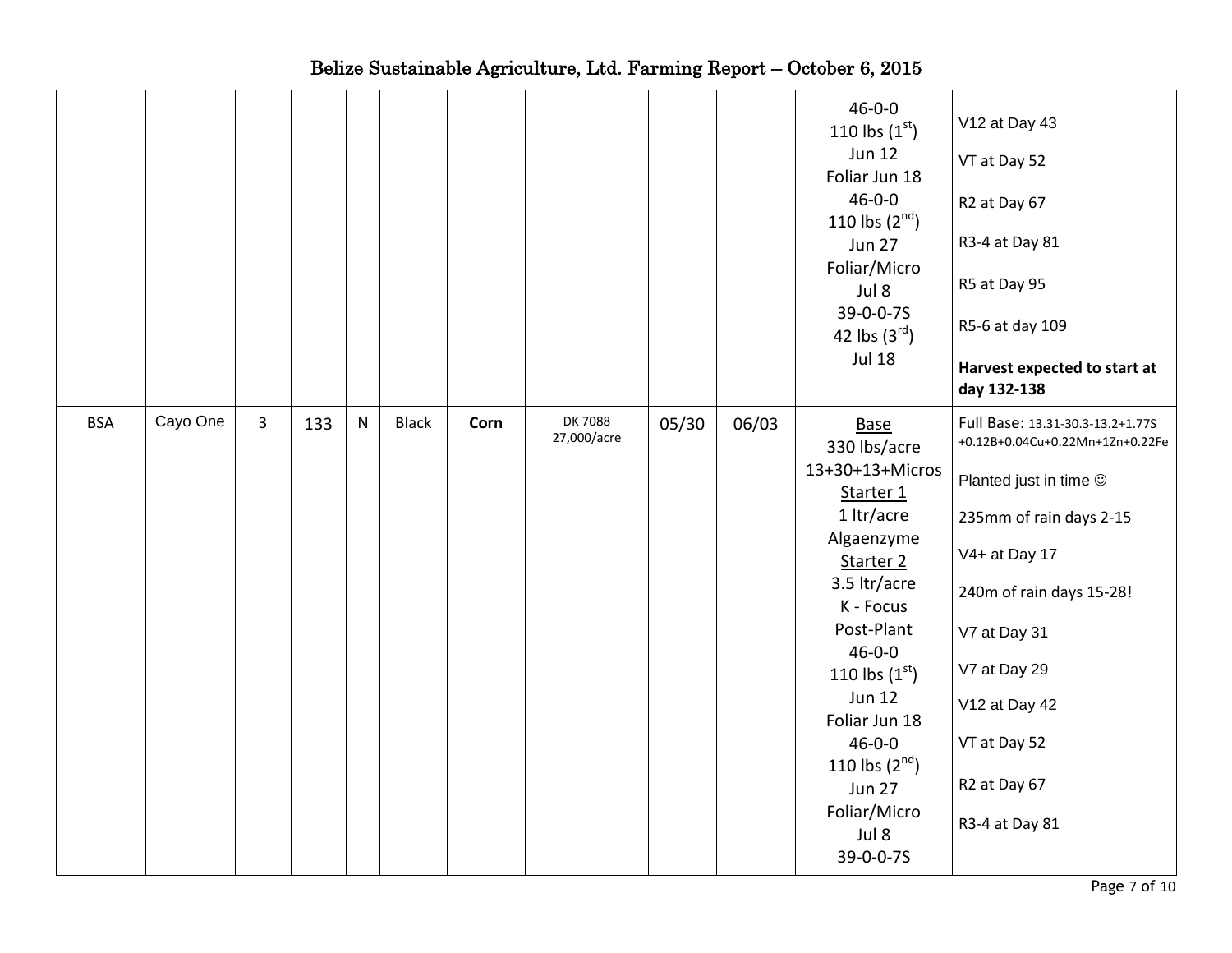| Belize Sustainable Agriculture, Ltd. Farming Report – October 6, 2015 |  |  |  |  |
|-----------------------------------------------------------------------|--|--|--|--|
|-----------------------------------------------------------------------|--|--|--|--|

|            |          |   |     |   |              |             |                          |      |      | 42 lbs $(3^{rd})$<br><b>Jul 18</b>                                                                                                               | R5 at Day 95                                                                                                                                                                                              |
|------------|----------|---|-----|---|--------------|-------------|--------------------------|------|------|--------------------------------------------------------------------------------------------------------------------------------------------------|-----------------------------------------------------------------------------------------------------------------------------------------------------------------------------------------------------------|
|            |          |   |     |   |              |             |                          |      |      |                                                                                                                                                  | R5-6 at day 109                                                                                                                                                                                           |
|            |          |   |     |   |              |             |                          |      |      |                                                                                                                                                  | Harvest started at day 127!!                                                                                                                                                                              |
| <b>BSA</b> | Cayo One | 4 | 125 | N | <b>Black</b> | <b>Rice</b> | Cheniere<br>110 lbs/acre | 6/25 | 6/29 | <b>Base</b><br>250 lbs/acre<br>12+26+23+Micros<br><b>Starter</b><br>NPK (pH adjust)<br>Post-Plant<br>$46 - 0 - 0$<br>40 lbs $(1st)$<br>39-0-0-7S | Full Base spread 6/13<br>50%: 13.31-30.3-<br>13.2+1.77S+0.12B+0.04Cu+0.22Mn+<br>1Zn+0.22Fe<br>50%: 11-22-13.33+ 5S +0.1B+<br>0.04Cu+0.22Mn+1Zn+0.22Fe<br>235mm of rain 6/1-14<br>240m of rain days 15-28! |
|            |          |   |     |   |              |             |                          |      |      | 42 lbs $(2^{nd})$<br><b>Jul 18</b>                                                                                                               | <50mm of rain days 29-39                                                                                                                                                                                  |
|            |          |   |     |   |              |             |                          |      |      | $46 - 0 - 0$<br>108 lbs $(3^{rd})$                                                                                                               | <36mm of rain days 40-53!                                                                                                                                                                                 |
|            |          |   |     |   |              |             |                          |      |      | <b>Jul 31</b>                                                                                                                                    | Crop Abandoned Sept 4, 2015                                                                                                                                                                               |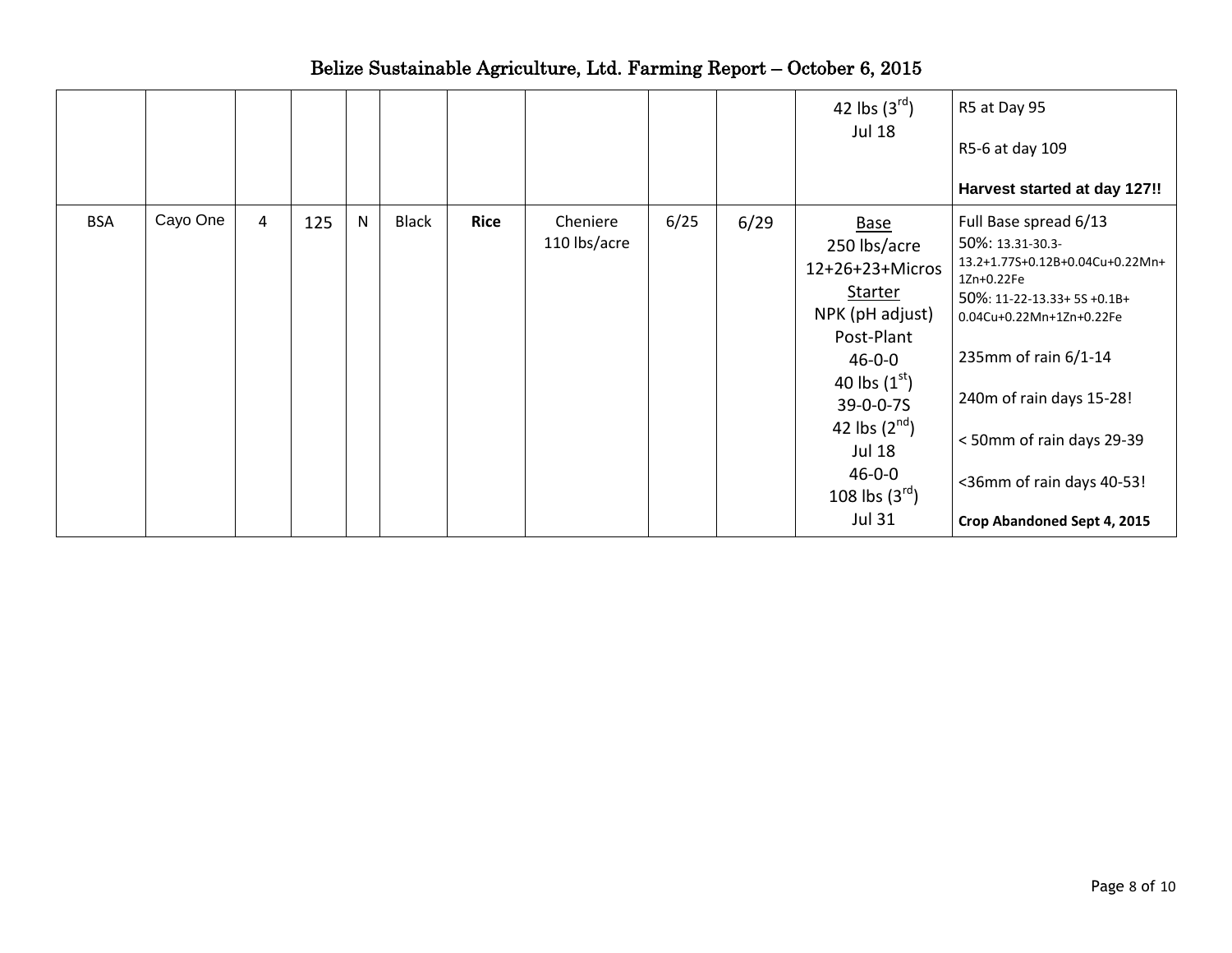|                |                                                                |                         |                    | <b>GROWER:</b> |    |                         | <b>BSA</b>         |                |                  |                                        |                   |           |                |  |
|----------------|----------------------------------------------------------------|-------------------------|--------------------|----------------|----|-------------------------|--------------------|----------------|------------------|----------------------------------------|-------------------|-----------|----------------|--|
|                |                                                                |                         |                    |                |    |                         |                    | Date Planted:  |                  | May 28, 2015                           |                   |           |                |  |
|                |                                                                |                         |                    |                |    | SECTION #:              |                    | 1              |                  |                                        |                   |           |                |  |
|                | <b>FARM LOCATION:</b>                                          |                         | Cayo One Estates I |                |    | <b>BLOCK #:</b>         |                    |                |                  | <b>SOIL TYPE:</b><br><b>Black Loam</b> |                   |           |                |  |
| CROP:          |                                                                | Corn                    |                    |                |    | <b>VARIETY:</b>         |                    | DeKalb 7088    |                  | # OF ACRES:                            | 125               |           |                |  |
|                |                                                                | <b>LAND PREPARATION</b> |                    |                |    |                         | <b>FERTILIZERS</b> |                |                  | <b>PLANTING</b>                        |                   |           |                |  |
| <b>Discing</b> | Leveling or<br>Cultivating<br>Other<br>Harrowing<br>Land Plane |                         |                    |                |    | AT PLANTING<br>PREPLANT |                    |                | Seed-Rate        |                                        |                   | Condition |                |  |
| 2              | $\overline{2}$                                                 | 2                       |                    |                |    | See Below               | Liquid<br>Drv      | See Below      | Projected 27,000 |                                        | Soil dry to moist |           |                |  |
|                | <b>FERTILIZERS</b>                                             |                         |                    |                |    |                         | Rain               |                |                  | <b>PESTICIDES</b>                      |                   |           |                |  |
| Date           | Analysis                                                       | Rate/Ac                 | Ground             | Air            | #  | Date                    | Quantity           | Date           | Description      | Rate/Ac Ground                         |                   | Air       | #              |  |
|                | 25-May-15 13.31-30.3-13.2+1.779                                | 330lb                   | Preplant           |                |    | $5/18-5/31$             | 38 mm              | 27-May-15      | Cruiser          | seed                                   | X                 |           |                |  |
| 27-May-15      | AlgaEnzims                                                     | 1 Litre                 | At planting        |                |    | $6/01 - 6/14$           | 236 mm             | 29-May-15      | Atrazine         | $1.25$ lb                              | X                 |           | $\overline{2}$ |  |
| 27-May-15      | K-Focus                                                        | 3.5 Litre               | At planting        |                |    | $6/15 - 6/26$           | 128 mm             | 29-May-15      | Prowl            | 1 Litre                                | X                 |           | $\overline{2}$ |  |
| $9$ -Jun-15    | Frutal (PH adjust)                                             | 13.8CC                  |                    | X              | 3  | $6/27 - 7/11$           | 224mm              | $9 - Jun - 15$ | Nomax 15 EC      | 125CC                                  |                   | X         | $\overline{3}$ |  |
|                | 12-Jun-15 Frutal (PH adjust)                                   | 13.8CC                  |                    | X              |    | $7/12 - 7/26$           | 25mm               | 12-Jun-15      | Cipermethrin     | 150CC                                  |                   | X         | 4              |  |
| 12-Jun-15      | $46 - 0 - 0$                                                   | 110lb                   |                    | X              | 5  | $7/27 - 8/6$            | 52mm               | 18-Jun-15      | Chlorfluba       | 400CC                                  |                   | X         | 6              |  |
| 18-Jun-15      | NPK (PH adjust)                                                | 27.6CC                  |                    | X              | 6  | $8/7 - 8 - 22$          | 36mm               | 29-Jun-15      | Tordon           | 220CC                                  |                   | x         | 8              |  |
| 18-Jun-15      | Sagaquel Combi                                                 | 500CC                   |                    | X              | 6  | $8/23 - 9/6$            | 44mm               | 29-Jun-15      | Chlorfluba       | 400CC                                  |                   | x         | 8              |  |
| 27-Jun-15      | $46 - 0 - 0$                                                   | 110lb                   |                    | X              |    | $9/7 - 9/21$            | 130mm              | 16-Jul-15      | Certero          | 161CC                                  |                   | X         | $\overline{9}$ |  |
| $8$ -Jul-15    | NewFol Mg                                                      | 150 <sub>mg</sub>       |                    | X              |    | $9/21 - 10/04$          | 272mm              | 29-Jul-15      | Curyom           | 100CC                                  |                   | X         | 11             |  |
| $8$ -Jul-15    | Vachurs Micro+Folia                                            | 1L                      |                    | X              | 9  |                         |                    | 29-Jul-15      | Abamectin        | <b>72CC</b>                            |                   | X         | 11             |  |
| 18-Jul-15      | $38.7N + 7.2S$                                                 | 42.4lb                  |                    | X              | 10 |                         |                    |                |                  |                                        |                   |           |                |  |
|                |                                                                |                         |                    |                |    |                         |                    |                |                  |                                        |                   |           |                |  |

# **Lot Records for Fields 1, 2, 3, & 4**

|             |                                 |                           |                    | <b>GROWER:</b> |      |                    | <b>BSA</b>                 |               |                   |                   |                 |                   |           |                |
|-------------|---------------------------------|---------------------------|--------------------|----------------|------|--------------------|----------------------------|---------------|-------------------|-------------------|-----------------|-------------------|-----------|----------------|
|             |                                 |                           |                    |                |      |                    |                            | Date Planted: |                   |                   | May 29, 2015    |                   |           |                |
|             |                                 |                           |                    |                |      | SECTION #:         |                            | 2             |                   |                   |                 |                   |           |                |
|             | <b>FARM LOCATION:</b>           |                           | Cayo One Estates I |                |      | <b>BLOCK #:</b>    |                            |               |                   | <b>SOIL TYPE:</b> |                 | <b>Black Loam</b> |           |                |
| CROP:       |                                 | Corn                      |                    |                |      | <b>VARIETY:</b>    |                            | DeKalb 7088   |                   |                   | # OF ACRES:     | 100               |           |                |
|             |                                 | <b>LAND PREPARATION</b>   |                    |                |      | <b>FERTILIZERS</b> |                            |               |                   |                   | <b>PLANTING</b> |                   |           |                |
| Discing     | Harrowing                       | Leveling or<br>Land Plane | Cultivating        | Other          |      | PREPLANT           |                            | AT PLANTING   |                   | Seed-Rate         |                 |                   | Condition |                |
| 2           | $\overline{2}$                  | $\overline{2}$            |                    |                |      | See Below          | Liquid<br>See Below<br>Dry |               | Projected 27,000  |                   |                 | Soil dry to moist |           |                |
|             |                                 | <b>FERTILIZERS</b>        |                    |                | Rain |                    |                            |               | <b>PESTICIDES</b> |                   |                 |                   |           |                |
| Date        | Analysis                        | Rate/Ac                   | Ground             | Air            | #    | Date               | Quantity                   | Date          |                   | Description       | Rate/Ac Ground  |                   | Air       | #              |
|             | 25-May-15 13.31-30.3-13.2+1.779 | 330lb                     | Preplant           |                |      | $5/18-5/31$        | 38 mm                      | 28-May-15     |                   | Cruiser           | seed            | X                 |           | $\mathbf{1}$   |
| 28-May-15   | AlgaEnzims                      | 1 Litre                   | At planting        |                |      | $6/01 - 6/14$      | 236 mm                     | 30-May-15     |                   | Atrazine          | $1.25$ lb       | X                 |           | $\overline{2}$ |
| 28-May-15   | K-Focus                         | 3.5 Litre                 | At planting        |                |      | $6/15 - 6/26$      | 128 mm                     | 30-May-15     |                   | Prowl             | 1 Litre         | X                 |           | $\overline{2}$ |
|             | 9-Jun-15 Frutal (PH adjust)     | 13.8CC                    |                    | Χ              |      | $6/27 - 7/11$      | 224mm                      | $9$ -Jun-15   |                   | Nomax 15 EC       | 125CC           |                   | X         | $\overline{3}$ |
|             | 12-Jun-15 Frutal (PH adjust)    | 13.8CC                    |                    | X              |      | $7/12 - 7/26$      | 25mm                       | 12-Jun-15     |                   | Cipermethrin      | 150CC           |                   | X         | 4              |
| 12-Jun-15   | $46 - 0 - 0$                    | 110lb                     |                    | X              |      | $7/27 - 8/6$       | 52mm                       | 18-Jun-15     |                   | Chlorfluba        | 400CC           |                   | X         | 6              |
| 18-Jun-15   | NPK (PH adjust)                 | 27.6CC                    |                    | x              | 6    | $8/7 - 8 - 22$     | 36mm                       | 29-Jun-15     |                   | Tordon            | 220CC           |                   | X         | 8              |
| 18-Jun-15   | Sagaquel Combi                  | 500CC                     |                    | X              | 6    | $8/23 - 9/6$       | 44mm                       | 29-Jun-15     |                   | Chlorfluba        | 400CC           |                   | X         | 8              |
| 27-Jun-15   | $46 - 0 - 0$                    | 110lb                     |                    | X              |      | $9/7 - 9/21$       | 130mm                      | 16-Jun-15     |                   | Certero           | 161CC           |                   | X         | $\overline{9}$ |
| $8$ -Jul-15 | NewFol Mg                       | 150 <sub>mg</sub>         |                    | x              |      | $9/21 - 10/04$     | 272mm                      | 29-Jul-15     |                   | Curyom            | 100CC           |                   | X         | 11             |
| $8$ -Jul-15 | Vachurs Micro+Folia             | 1L                        |                    | X              | 9    |                    |                            | 29-Jul-15     |                   | Abamectin         | 72CC            |                   | X         | 11             |
| 18-Jul-15   | $38.7N + 7.2S$                  | 42.4lb                    |                    | X              | 10   |                    |                            |               |                   |                   |                 |                   |           |                |
|             |                                 |                           |                    |                |      |                    |                            |               |                   |                   |                 |                   |           |                |